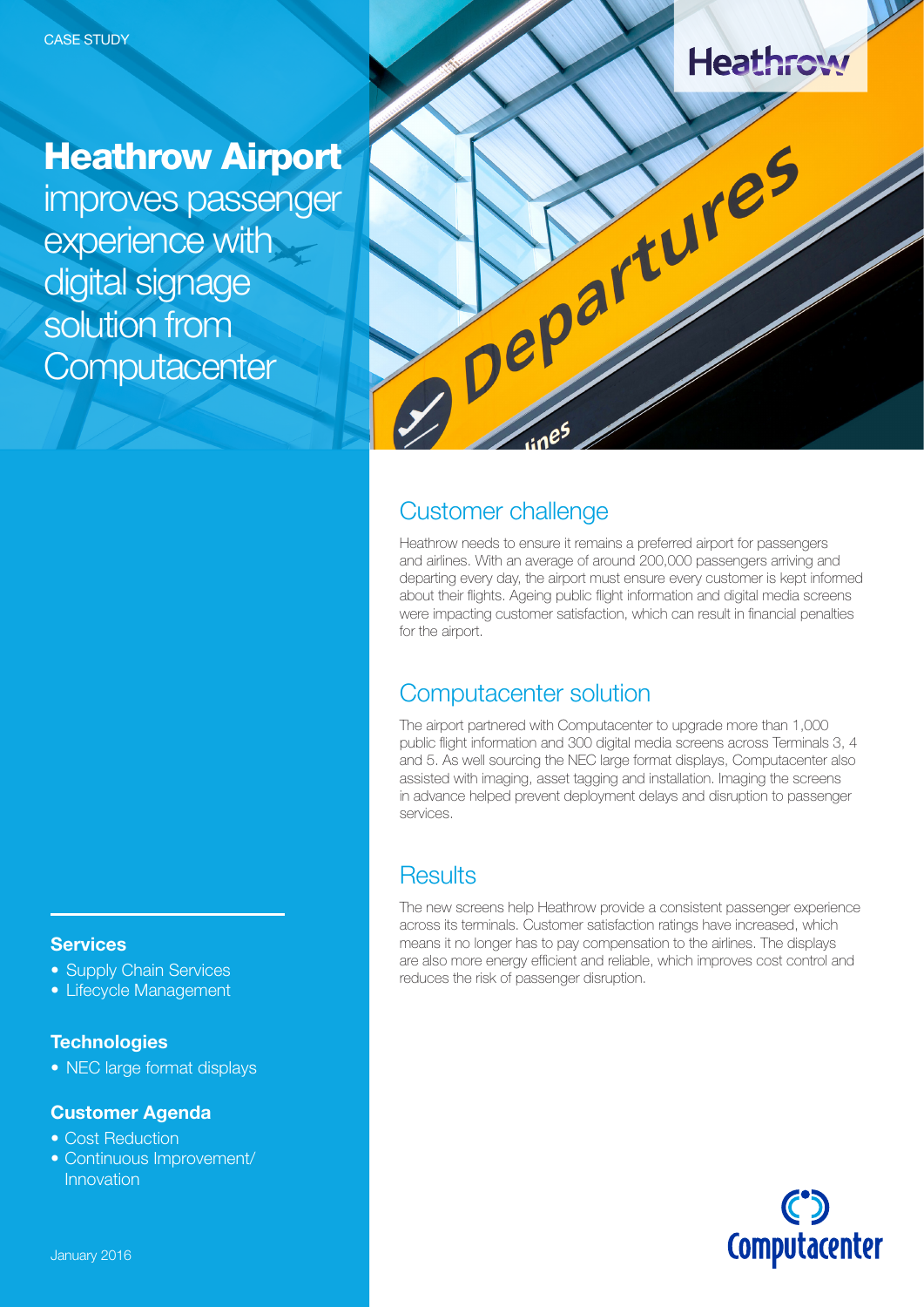"We are investing in modern airport facilities and systems to ensure we provide the best passenger experience."

Bhupinder Kahlon, Infrastructure Architect, Heathrow Airport

## Customer profile:

#### The UK's premier international airport

Millions of passengers pass through Heathrow Airport every year on their way to more than 180 destinations across the globe. With two runways and four terminals serving 80 airlines, Heathrow is one of Europe's hub airports. It is also the third largest airport in the world based on passenger numbers.

Heathrow is the UK's most important port, carrying more than 25 per cent of the country's exports in value terms. The airport's holding company also operates the Heathrow Express rail link and is involved in airport-related property development.

### Business challenge:

#### Providing flight information to 200,000 passengers every day

To ensure it remains a preferred airport for passengers and airlines, Heathrow is continuously working at improving service standards. As Bhupinder Kahlon, Infrastructure Architect for the IT Service Delivery team at Heathrow Airport Holdings, explains: "We are investing in modern airport facilities and systems to ensure we provide the best passenger experience."

With an average of around 200,000 passengers arriving and departing every day, the airport needs to ensure people are kept informed about their flights.

"Public flight information screens are a key element of the passenger experience," comments Bhupinder. "If customer satisfaction with these screens dips below a certain threshold, we have to pay compensation to the airlines."

With the screens in Terminals 3, 4 and 5 approaching end of life, issues with quality were becoming more frequent. As Bhupinder confirms: "Clarity and brightness differed between the screens. We needed to ensure a consistent standard across the entire estate."

In addition to the public flight information screens, Heathrow needed to upgrade a number of digital media screens. "The digital media screens help to bring in revenue from advertisers. If the quality isn't up to scratch, then they won't advertise," adds Bhupinder.

With only a small window each day to perform the upgrades, the airport needed to reduce the risk and complexity associated with the project.

## Computacenter solution:

#### Seamless upgrade to large format displays

Heathrow partnered with Computacenter to procure, image and deploy the public flight information and digital media screens for Terminals 3, 4 and 5.

"Computacenter had already worked on previous upgrade projects," explains Bhupinder. "It understands how the airport works and delivers on expectations."

Computacenter helped Heathrow benchmark screens from two suppliers to ensure they met technical and environmental specifications. "As part of our commitment to reducing environmental impacts, we wanted to install screens with a lower carbon and energy footprint," says Bhupinder.